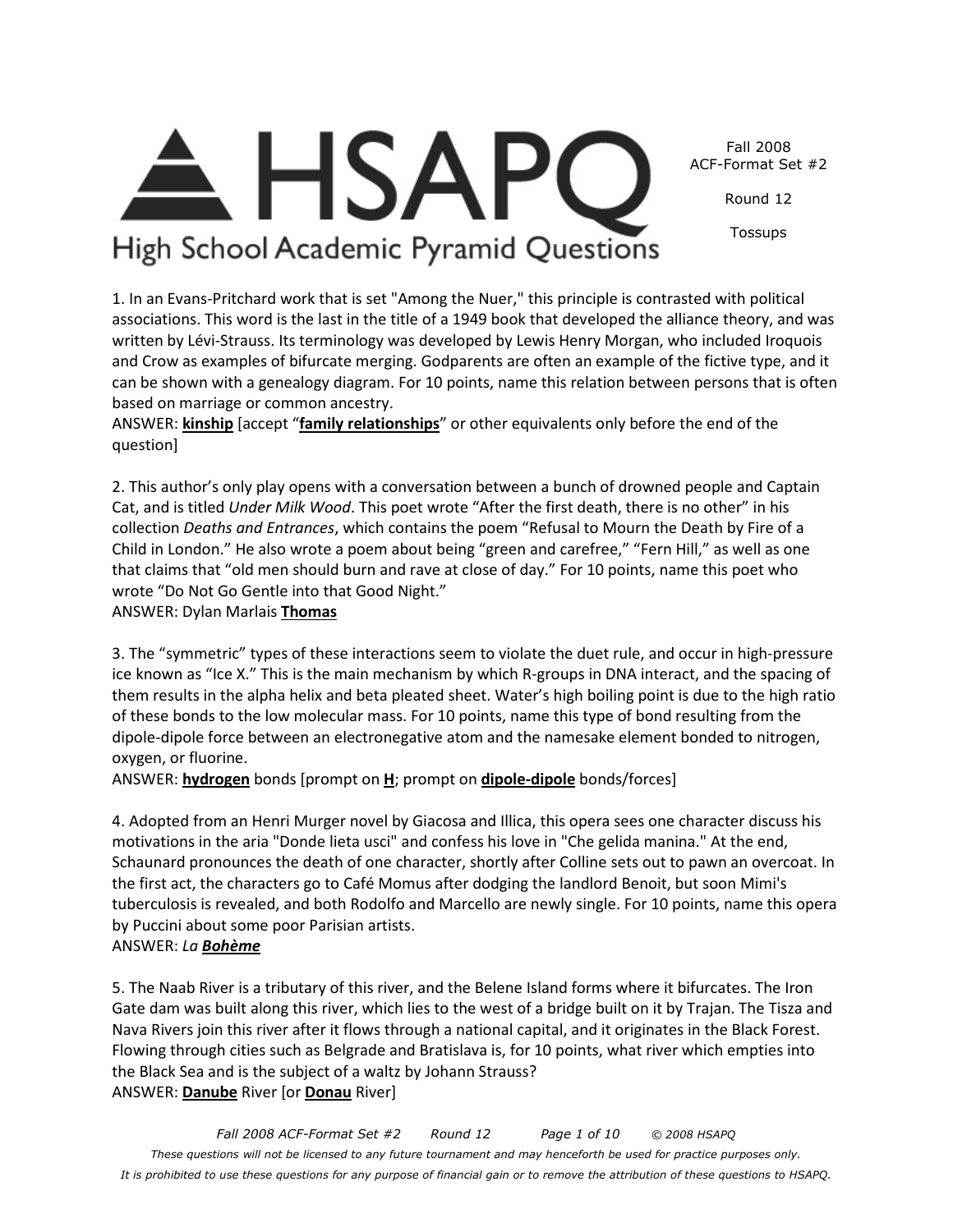6. In one section of this work, Roussillon cooks the heart of Cabestanh and feeds it to his wife. In another section, the monk Rustico sleeps with Alibech on the pretext of "putting the Devil in Hell." Its first section begins with a story about the evil machinations of Ser Ciappelletto, and is told by Panfilo. Its narrators include Emilia, Pampinea, and Fiammetta, who wait out the Black Death in Fiesole. For 10 points, name this fourteenth-century work narrated by seven women and three men, a collection of one hundred stories by Giovanni Boccaccio.

#### ANSWER: *The Decameron*

7. The rotation of plane-polarized light traveling along the direction of one of these can be calculated using the Verdet constant. This quantity is equal to the curl of the vector potential, and a potential difference is created across a metal plate when it is applied perpendicular to the current; that phenomenon is known as the Hall effect. For a solenoid it is equal to the permeability constant times the number of turns times the current, which can be derived from Ampere's law. For 10 points, identify this counterpart of the electric field.

#### ANSWER: **magnetic field**

8. The author of this work asserts that the world lies before us "like a land of dreams," but quashes such thoughts by claiming that it lacks joy, love, light, certitude, peace, and help for pain. The "turbid ebb and flow / Of human misery" posited in this poem stems from an "eternal note of sadness" heard under the "naked shingles of the world" and also by "Sophocles long ago." For 10 points, name this poem that imagines a "darkling plain... / Where ignorant armies clash by night," a work of Matthew Arnold. ANSWER: "**Dover Beach**"

9. This man worked as an explainer for David Lloyd George, in which role he toured Britain to educate people on the National Insurance Act. His political philosophy was set out in his book *The Social Worker*. He appointed Louis Mountbatten as the last Viceroy of India, and as prime minister, he oversaw the implementation of nationalized healthcare. He also attended the Potsdam Conference with Truman and Stalin. For 10 points, name this man who became prime minister of Great Britain in 1945 after ousting Winston Churchill.

## ANSWER: Clement **Attlee**

10. It was recently discovered that the F-box protein from the complex SCFTIR1 is a receptor for them. PIN proteins regulate their efflux, and they cause miscarriages and leukemia, as evinced by 2,4-D and 2,4,5-T, two of them in Agent Orange. Also responsible for parthenocarpy, they activate expansins in one of their main functions. In low concentrations, they can delay flower senescence. Featuring prominently in the acid growth hypothesis, and competing with cytokinins in apical dominance, for 10 points, name this class of plant growth hormones. ANSWER: **auxin**s

11. This entity requires proper functioning of the protein frataxin, which, when mutated, causes Friedrich's ataxia. Another disease of these bodies limits eye movement and is known as Kearns-Sayre syndrome. Lynn Margulis popularized the idea that these bodies are proteobacteria that underwent endosymbiosis. This organelle's inner folds are called cristae, and it contains its own DNA that is inherited exclusively from an organism's mother. For 10 points, name this powerhouse of eukaryotic cells.

#### ANSWER: **mitochondria** [or **mitochondrion**]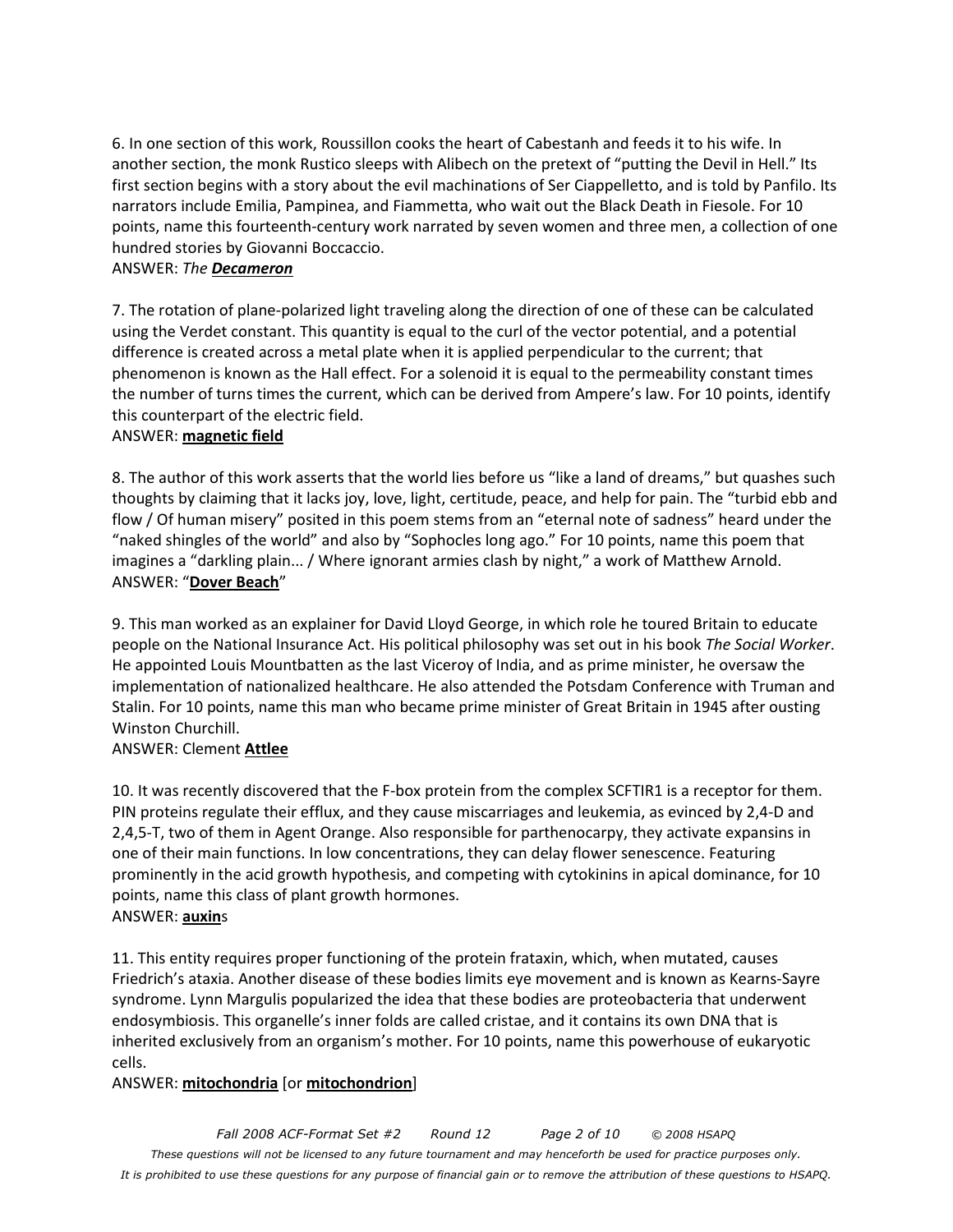12. He painted a white angel on a hill behind a man in pink robes in *St. John on Patmos*. In another of his works, a nun has a Bible on her head and observes a man with a funnel on his head extracting a stone of madness, in *The Cure of Folly*. He painted a triptych where peasants carry pitchforks while a man playing a lute rides the title *Haywain* that chases creatures like a fish with legs. He painted the creation of the world on the outside of a work that shows monstrous birds eating humans. For 10 points, name this Dutch painter of *The Garden of Earthly Delights*.

ANSWER: Heironymous **Bosch** [or Jerome van **Aeken**]

13. One of them is a feather-god and a husband of Hina. Another owns a peacock mount, is married to Valli and Deivayanai, and is known as Murugan. The figure better known for serving this role in Hindu mythology receives the kamandalu and vajra and is the mother of Kartikeya and Ganesha. In addition to Morrigan and Durga, they include one who sprang from his mother Coatlicue fully grown as well as one who gets his arm bitten off by Fenrir. Huitzilopotchli and Tyr were, for 10 points, what this type of deity serving the same role as Ares?

ANSWER: **god**s of **war** [or **goddess**es of **war**; accept "**Polynesian gods**" or equivalents before "peacock" is read]

14. In one episode of this show, a character finds his ex-girlfriend Penelope in order to thwart Sandy Rivers's plan to take a vacation by staging a rain dance. One character believes he is the illegitimate son of Bob Barker, and another is frustrated by an attempt to use Love Solutions, a matchmaking service, and ends up dating Robin again. For 10 points, name this show starring Josh Radnor, Alyson Hannigan, Neil Patrick Harris, and the voice of Bob Saget, which chronicles the romantic pursuits of Ted from a future perspective.

#### ANSWER: *How I Met Your Mother*

15. Polly Ochiltree is murdered by a character with this first name in *The Marrow of Tradition*. A character with this first name is nicknamed "The Innocent" and plays the accordion in "The Outcasts of Poker Flat." A character of this first name incorrectly identifies David and Goliath as the first two disciples, and another character of this first name is bought by Augustine St. Clare and whipped to death by Simon Legree. For 10 points, identify this first name shared by a boy who pursues Becky Thatcher and a slave whose "cabin" titles a novel by Harriet Beecher Stowe. ANSWER: **Tom**

16. One character in this play turns down a job as a banker in order to eat candy and play billiards. In addition to Gaev, one servant in this work hopes to marry Yasha but is threatened to be pawned off to Simple Simon. Charlotte does magic tricks at a ball in this work, which sees Trofimov fall in love with Madame Ranevskaya's daughter. Lopakhin crashes a party in this work to announce that he has bought the title estate. For 10 points, name this Chekhov play, whose title fruit trees are eventually cut down. ANSWER: *The Cherry Orchard* [or *Vishnyovy sad*]

17. The *First Symphony* of Sibelius was influenced by this composer, who wrote the tone-poem *Francesca da Rimini*. One opera by this man contains the "Letter Scene," in which Tatyana writes a letter to the title character. In addition to *Eugene Onegin*, this composer wrote music for a ballet that features the characters Odette and Von Rothbart, and another that contains a "Chinese Dance" and a "Dance of the Sugar-Plum Fairy." For 10 points, name this Russian composer whose music appears in *Swan Lake* and *The Nutcracker*.

#### ANSWER: Peter Ilich **Tchaikovsky**

*Fall 2008 ACF-Format Set #2 Round 12 Page 3 of 10 © 2008 HSAPQ These questions will not be licensed to any future tournament and may henceforth be used for practice purposes only. It is prohibited to use these questions for any purpose of financial gain or to remove the attribution of these questions to HSAPQ.*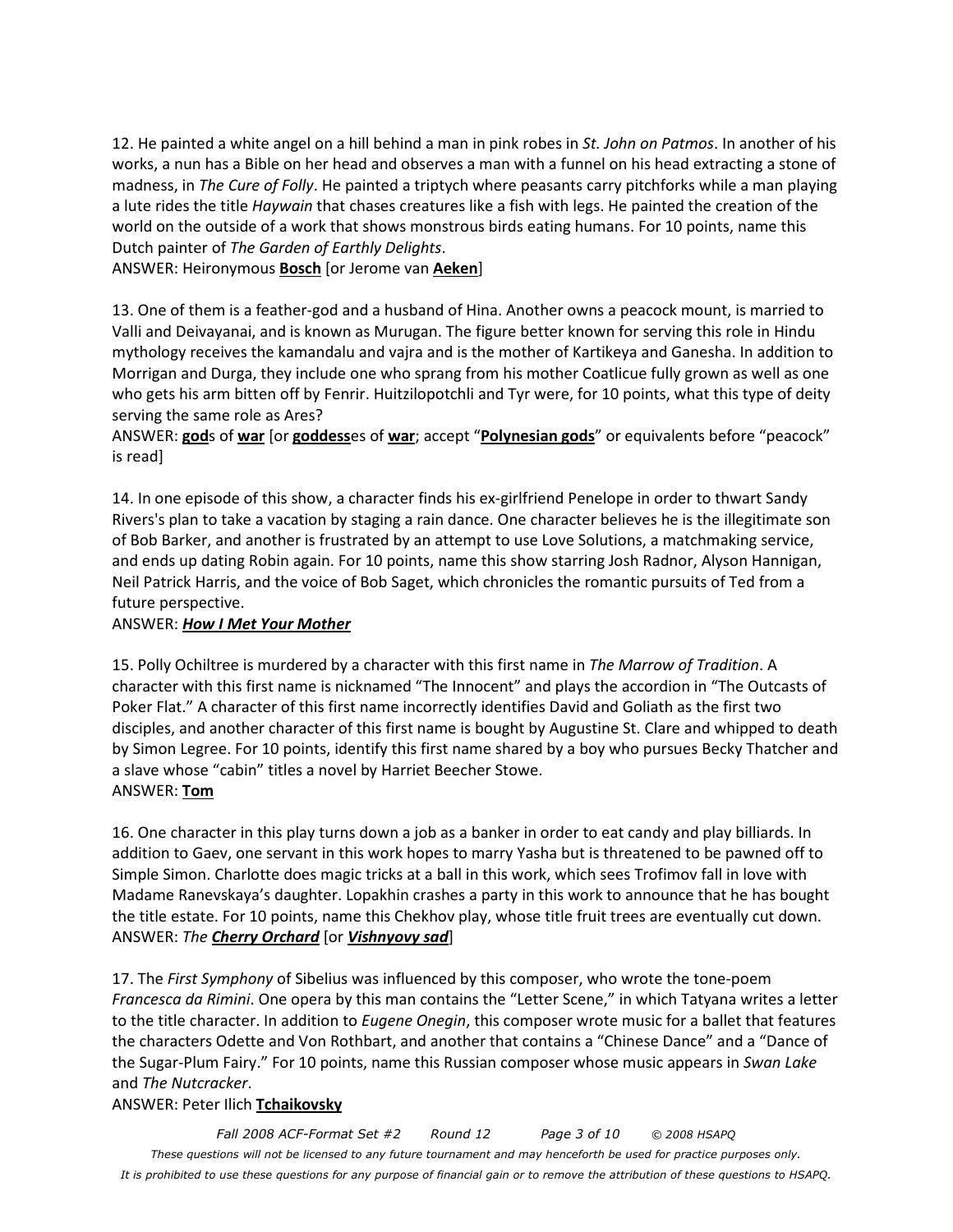18. Acyl carbons may achieve umpolung reactivity using a compound of this element in the Corey-Seebach reaction. Along with chromic trioxide, an acid containing this element comprises the Jones reagent, and it features in ethyl and grapefruit mercaptans. The Claus process can produce its elemental form from natural gas, and it forms the most stable and best-known hexafluoride. One functional group containing it is thiol, and its most common allotrope is yellow and orthorhombic. For 10 points, name this element with atomic number 16 and symbol S. ANSWER: **sulfur**

19. He wrote twenty books on Etruscan history, possibly inspired by his wife Plautia Urgulanilla. Early in his rule, forty-two senators supported the revolt of Dalmatia's governor. His rule was fought by Prasutagus of the Iceni and Boudicca, and he allowed Armenia's collapse to prevent war with Parthia. Thought to have been murdered by his fourth wife and niece Agrippina, this successor to Caligula expanded the Roman empire into Britain. For 10 points, name this lame emperor who was succeeded by Nero.

ANSWER: **Claudius** [or Tiberius **Claudius** Caesar Augustus Germanicus; or Tiberius **Claudius** Nero Germanicus]

20. One member of this family lost to Dale Bumpers in his 1970 re-election bid as governor of Arkansas, and earlier succeeded Orval Faubus. Another member of this family faced the Attica prison riots during his tenure as governor, and was replaced by Bob Dole as a Vice-Presidential candidate due to pressure from the conservative wing of the Republicans. A third member of this family served as president of Wesleyan College before being elected governor and later a Senator for West Virginia. For 10 points, Winthrop, Nelson, and Jay are all members of what prominent family associated with Standard Oil? ANSWER: **Rockefeller**

21. One condition with this name caused the destruction of the Flight 501 of the Ariane 5 launch system. In the x86 processor, the TEST instruction clears its namesake flag, and the DieHard allocator prevents the "heap" form of this from happening. "Trampolining" is a notable method of exploiting the stack buffer form of this phenomenon, and the arithmetic form of it excludes division by zero. Infinite recursion is a common cause of the stack form of this condition. For 10 points, name this term referring to crashes caused by an inundation of information or data. ANSWER: **overflow**s

22. One of them attests to the veracity of a Cretan stating that all Cretans are liars, containing the stated Epimenides paradox. Another's kenosis passage is the only exception to a universal agreement of authorship, and references "quiet cattle brow[sing] among the ruins" marking the site of its title location. In addition to Titus, Philemon, and Philippians, another includes the quotations "through a glass, darkly" and "when I was a child, I spoke as a child, I felt as a child, I thought as a child." For 10 points, name these writings sent by a certain Christian convert.

ANSWER: **Paul**ine **epistles** [or **Paul's letters**; accept **Saul** for Paul; accept **Pastoral Epistles** until "kenosis passage" is read]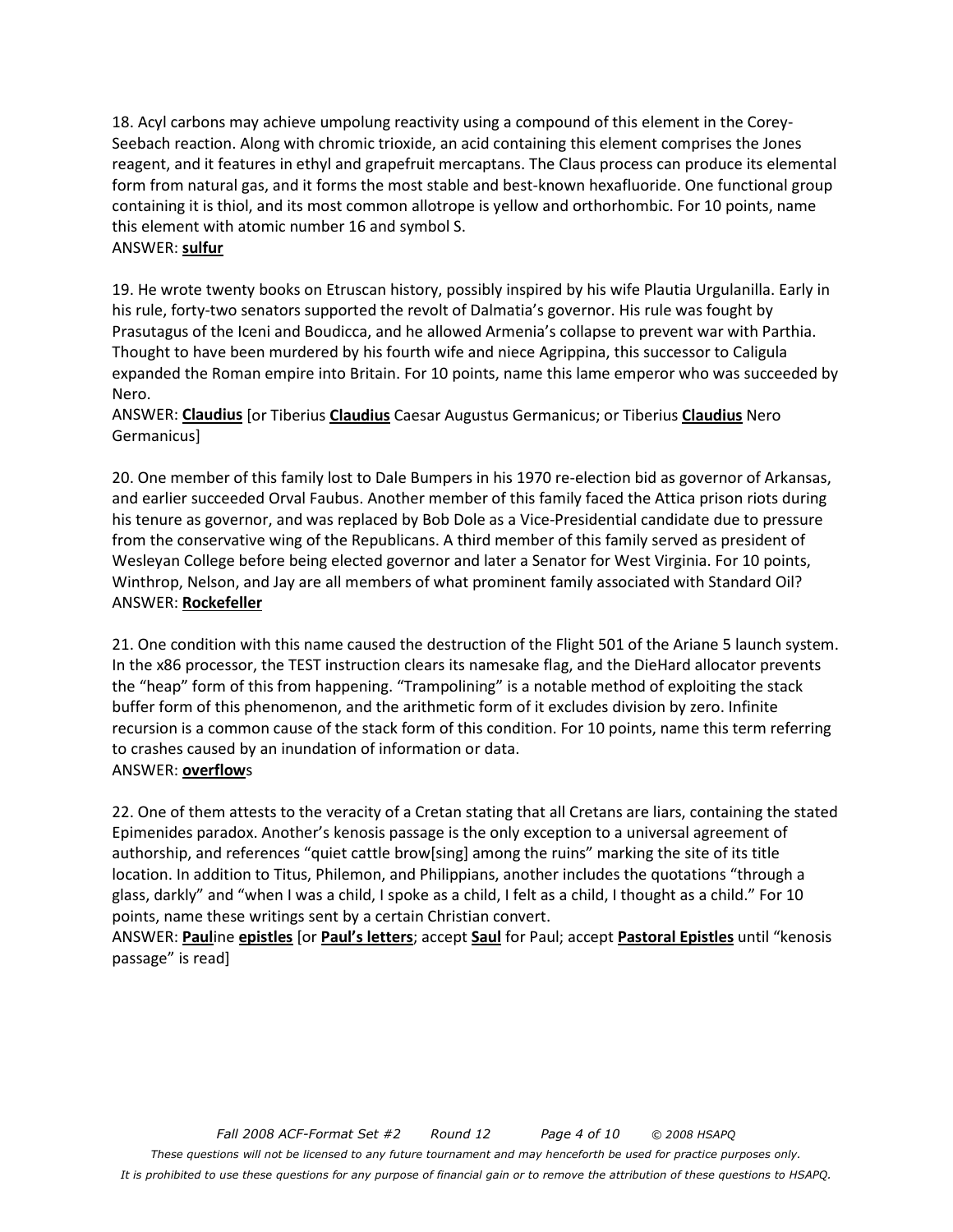A HSAPC High School Academic Pyramid Questions

1. In the center of this work an oil lamp hangs from the ceiling, barely illuminating the inside of the shack. For 10 points each:

[10] Name this painting which depicts some really ugly peasants seated around a table.

## ANSWER: *The Potato Eaters*

[10] *Potato Eaters* was painted by this Dutch artist of *Café Terrace at Night*, *Starry Night*, and a bunch of works involving sunflowers.

## ANSWER: Vincent **van Gogh**

[10] A van Gogh portrait of this friend of his shows him leaning on his right arm, which rests on a table with a foxglove. The portrait is worth a large amount of money.

ANSWER: Dr. Paul-Ferdinand **Gachet**

2. One theory of this force gives rise to asymptotic freedom. For 10 points each:

[10] Identify this force, named for its ability to overcome the repulsion between certain charged particles, which binds the nucleus together.

ANSWER: **strong** nuclear force [or **strong interaction**; or **color** force]

[10] The strong force overcomes the repulsion between these positively charged baryons found in the nucleus.

## ANSWER: **proton**s

[10] This theory of the strong nuclear force predicts asymptotic freedom and confinement, and is named for the fact that it uses the analogy of colors.

## ANSWER: **quantum chromodynamics** [or **QCD**]

3. Name some European figures important in colonial Africa, for 10 points each.

[10] This king of Belgium established the Congo Free State as his one private colony, where the "rubber atrocities" were committed by his agents like Henry Morton Stanley.

# ANSWER: **Leopold II** [prompt on **Leopold**]

[10] This British entrepreneur founded De Beers and was instrumental in expanding British control around South Africa. Zambia and Zimbabwe used to be named for him.

ANSWER: Cecil John **Rhodes**

[10] This man led a namesake raid on the Transvaal planned by Rhodes. It failed, resulting in escalating tensions that eventually led to the Second Boer War.

ANSWER: Leander Starr **Jameson**

#### Fall 2008 ACF-Format Set #2

Round 12

Bonuses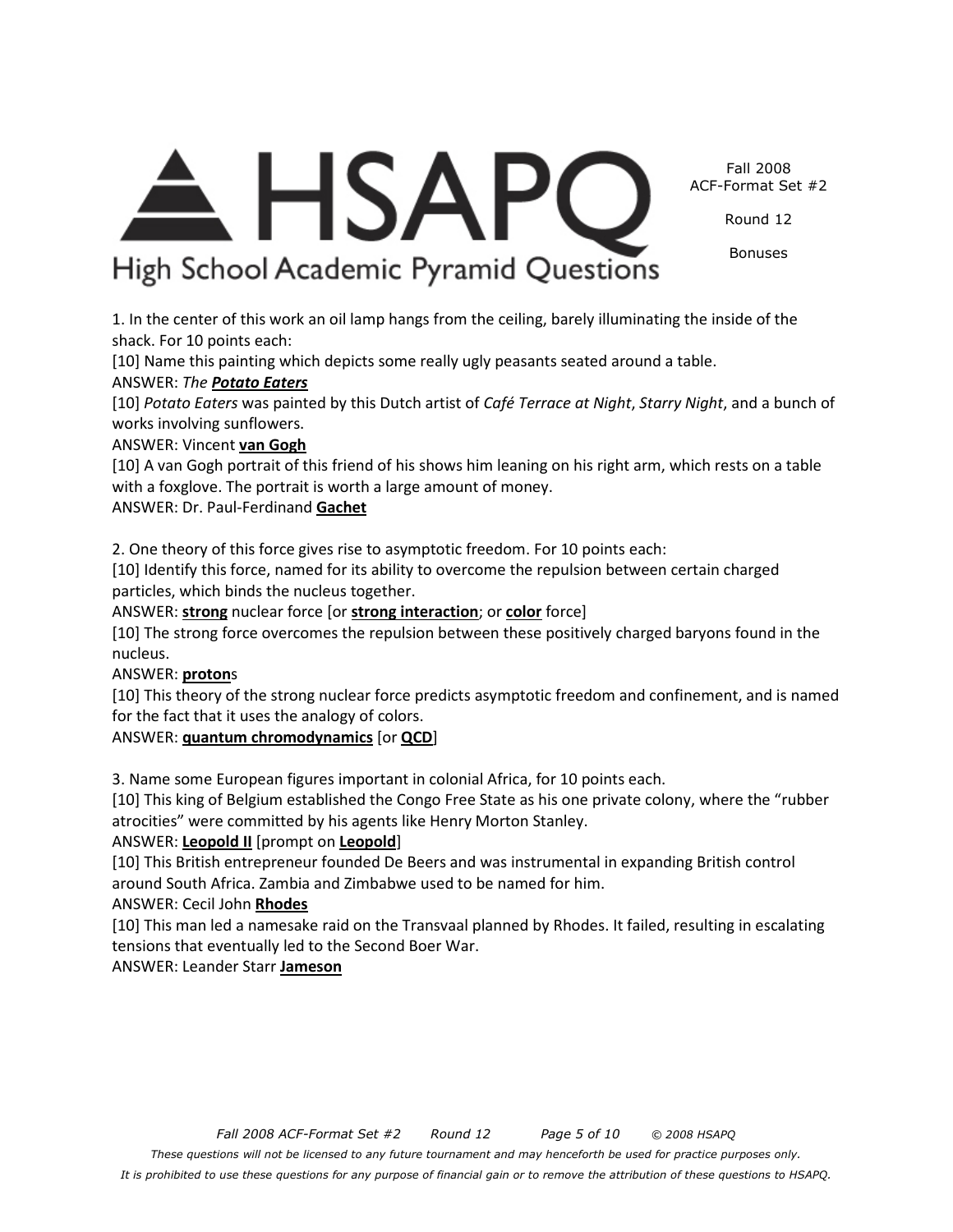4. He will be killed by Fenrir at Ragnarok but avenged by his son Vidar. For 10 points each:

[10] Name this chief god of Norse mythology.

ANSWER: **Odin**

[10] Odin is served by Hugin and Munin, two of this type of bird.

ANSWER: **Raven**s

[10] Odin gets his wisdom from carrying around this figure's severed head.

# ANSWER: **Mimir**

5. The first one of these to be produced consisted of alternating silver and zinc discs. For 10 points each: [10] Identify this device, named for either of two Italians, that contains two electrodes immersed in electrolytes, and thus sees the generation of current.

ANSWER: **voltaic** cell [or **voltaic** pile; or **galvanic** cell]

[10] This structure facilitates the passage of electrons between the electrolytes in a cell. ANSWER: **salt bridge**

[10] In several cases, the potentials for half reactions in Voltaic cells must be mathematically determined using this equation, which factors in temperature, number of electrons, and activity. ANSWER: **Nernst** equation

6. This building's namesake school was last directed by Mies van der Rohe. For 10 points each:

[10] Name this Dessau-based, Walter Gropius-designed structure, which housed an artistic school. ANSWER: the **Bauhaus** Building

[10] Another notable building is this Spring Green, Wisconsin home of Frank Lloyd Wright, named after a Welsh bard. The "West" version is located in Scottsdale, Arizona.

# ANSWER: **Taliesin**

[10] Frank Lloyd Wright may be best-known for this Pennsylvania house designed for Edgar J. Kaufmann, a many-cantilevered structure that sits atop a running creek.

# ANSWER: **Fallingwater**

7. There are sixty-four combinations of these, and the AUG is known as the "start" type. For 10 points each:

[10] Identify this arrangement of three nucleotides found in mRNA, which is read during translation of mRNA.

# ANSWER: **codon**

[10] This is the name given to the U nucleotide found only in RNA. Its DNA complement is thymine. ANSWER: **uracil**

[10] Nirenberg and Matthaei demonstrated that a poly-uracil sequence coded for this amino acid, whose four-hydroxylated form is tyrosine. People who suffer from PKU cannot metabolize it. ANSWER: **phenylalanine** [or **F** or **Phe**]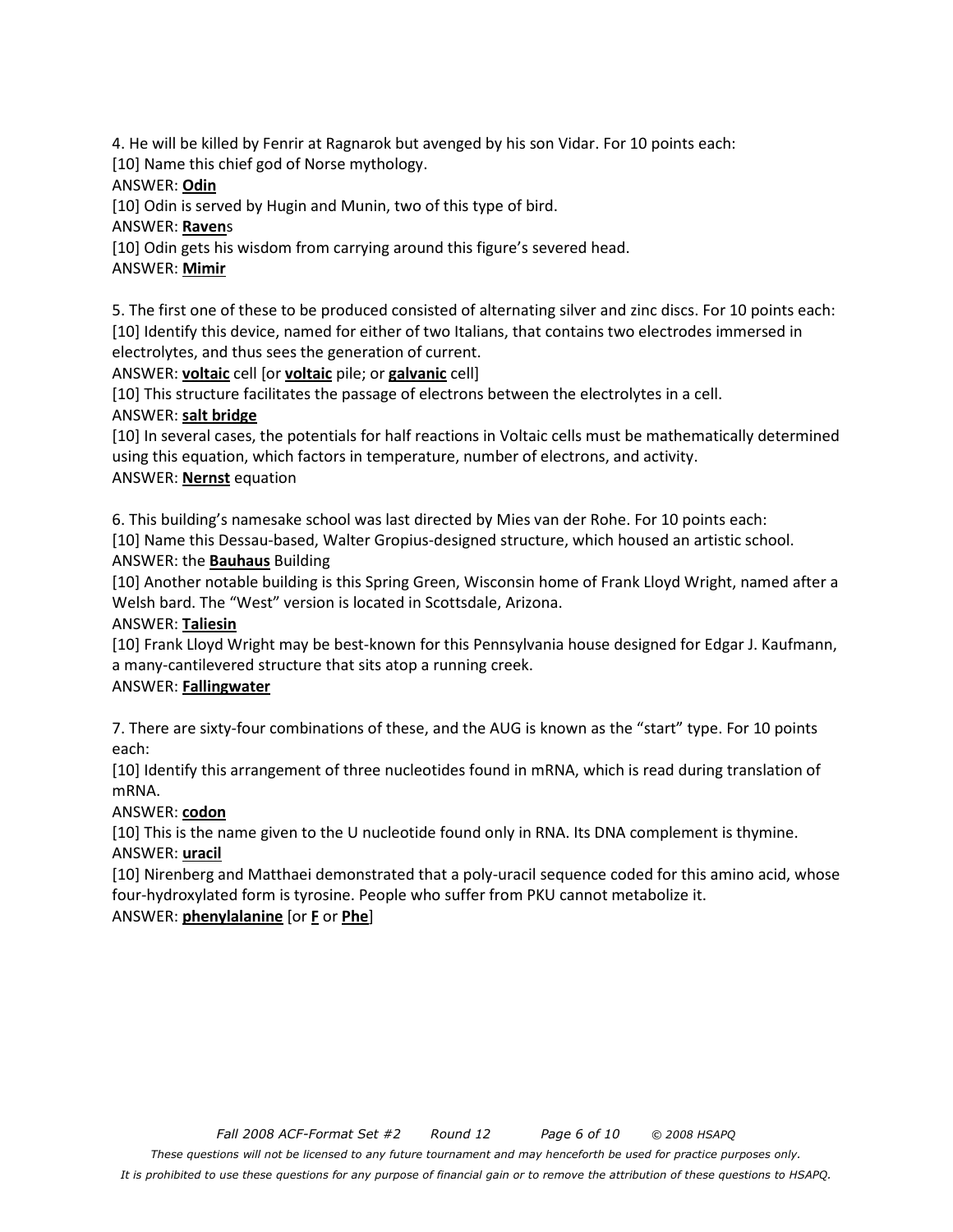8. His father Esarhaddon made him crown prince of the country led from Nineveh, while his brother Shamash-shum-ukin was made crown prince of another country. For 10 points each:

[10] Name this king of Assyria who sponsored the creation of the first organized library in Mesopotamia. ANSWER: **Ashurbanipal**

[10] This other Mesopotamian king promulgated his legal decisions, like the "lex talionis" and trial by ordeal, on a stele in the temple of Marduk.

#### ANSWER: **Hammurabi**

[10] Hammurabi and Shamash-shum-ukin were both leaders of this city. Nebuchadnezzar later built its hanging gardens.

#### ANSWER: **Babylon**

9. It ends by noting a statue of Neptune taming a sea horse cast by Claus of Innsbruck. For 10 points each:

[10] Name this poem in which a painting by Fra Pandolf of the title character on the wall prompts a duke to tell how she "had a heart too soon made glad."

## ANSWER: "**My Last Duchess**"

[10] "My Last Duchess" was penned by this British poet of "The Pied Piper of Hamlin" and other dramatic monologues.

## ANSWER: **R**obert **Browning** [prompt on **Browning**]

[10] Based on a real trial, this long twelve part work by Browning tells of the trial of Guido Franceschini, who is suspected of killing his wife Pompilia.

## ANSWER: *The Ring and the Book*

10. Theodor Adorno and Max Horkheimer wrote about one *of Enlightenment*. For 10 points each:

[10] Name this concept from philosophy which involves a combination of thesis and antithesis to create a synthesis.

## ANSWER: **dialectic**

[10] The Communist metaphysic of "dialectical materalism" was put forth in this man's *Das Kapital*. He collaborated with Friedrich Engels on *The Communist Manifesto*.

## ANSWER: Karl **Marx**

[10] Immanuel Kant wrote about a "transcendental dialectic" in this work, which distinguishes "a priori" from "a posteriori" knowledge and was the first of three similarly-titled treatises.

## ANSWER: *Critique of Pure Reason* [or *Kritik der reinen Vernunft*]

11. This force is in equilibrium with gravity in a star, so changes in it cause a star to expand or contract. For 10 points each:

[10] Name this concept that is behind the "solar sail" principle, the force per unit area exerted by a certain particle.

## ANSWER: **radiation pressure**

[10] Radiation pressure is the force exerted by this type of particle, the elementary particle of all electromagnetic radiation, like visible light.

## ANSWER: **photon**s

[10] Radiation pressure scales to the fourth power of temperature by a law partly named for this man. He also names a constant equal to 1.38 times ten to the negative twenty-three joules per Kelvin. ANSWER: Ludwig Eduard **Boltzmann**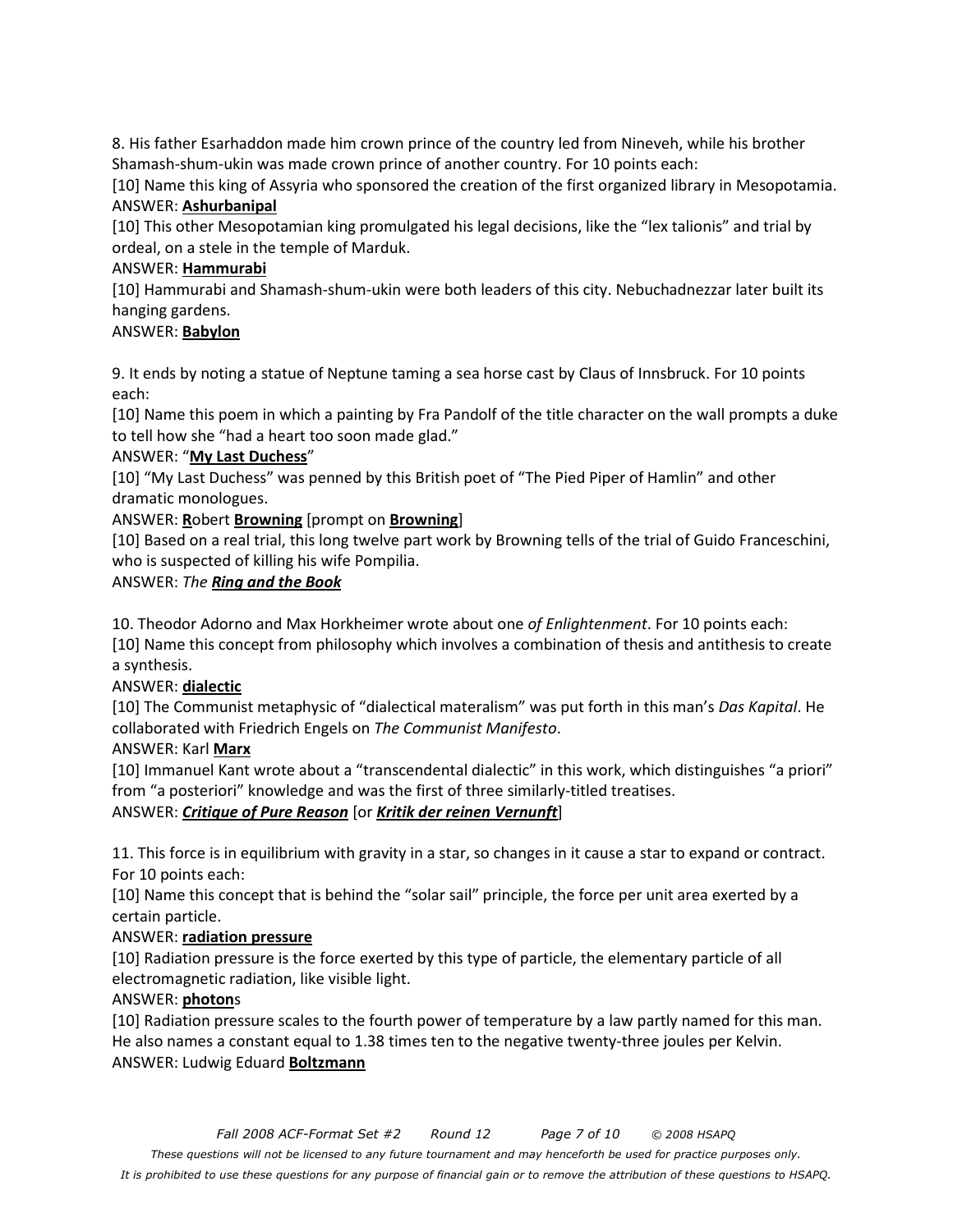12. This man wrote a paper titled "The Theory of Interstellar Trade" and also developed a model concerning monopolistic competition. For 10 points each:

[10] Identify this frequent New York Times columnist, who was awarded the Nobel Prize in Economics in 2008.

ANSWER: Paul Robin **Krugman**

[10] Krugman is a member of the faculty at this Ivy League school, whose Institute for Advanced Study sported Albert Einstein and Kurt Godel among its scholars.

#### ANSWER: **Princeton** University

[10] "The Theory of Interstellar Trade" references this situation described by Einstein, where a person traveling at the speed of light ages less than a person on the Earth. ANSWER: **twin** paradox

13. This general class of celestial bodies can be found in the Pallas group. For 10 points each:

[10] Name these stony solar system objects, a large band of which is found between Mars and Jupiter. ANSWER: **asteroid**s

[10] This group of asteroids is found at the Lagrangian points in Jupiter's orbit, and are split into the "Greeks" and a namesake subgroup.

ANSWER: the **Trojan**s [or **Trojan asteroid**s]

[10] This is the only dwarf planet in the asteroid belt, and was the first dwarf planet found. ANSWER: 1 **Ceres**

14. Due to its wording, white men bought up two thirds of the land that had once been held by the Indians. For 10 points each:

[10] Name this 1887 law that redistributed land on a reservation to try to turn Indians into farmers. ANSWER: **Dawes** Severalty Act [or **Dawes** General Allotment Act]

[10] This representative of goodwill to the Indians surprised chief Black Kettle's village on the Washita River. He was killed at the Battle of the Little Bighorn, known as his "last stand."

ANSWER: George Armstrong **Custer**

[10] This Native American tribe was chased around Idaho by General O. O. Howard, before their Chief Joseph surrendered to Nelson A. Miles.

## ANSWER: **Nez Perce**

15. Some of this author's short works include "The Maypole of Merrymount" and "The Minister's Black Veil." For 10 points each:

[10] Identify this writer, who also wrote "The Celestial Railroad," and "My Kinsman Major Molineaux," among others works collected in *Mosses from an Old Manse* and *Twice-Told Tales*.

#### ANSWER: Nathaniel **Hawthorne**

[10] Nathaniel Hawthorne may be better known for this short story, about the title character, who visits a witch's Sabbath and meets the Devil in the woods.

#### ANSWER: "**Young Goodman Brown**"

[10] Hawthorne also wrote this story, about the title woman, who is the child of a poisoner. ANSWER: **"Rappaccini's Daughter**"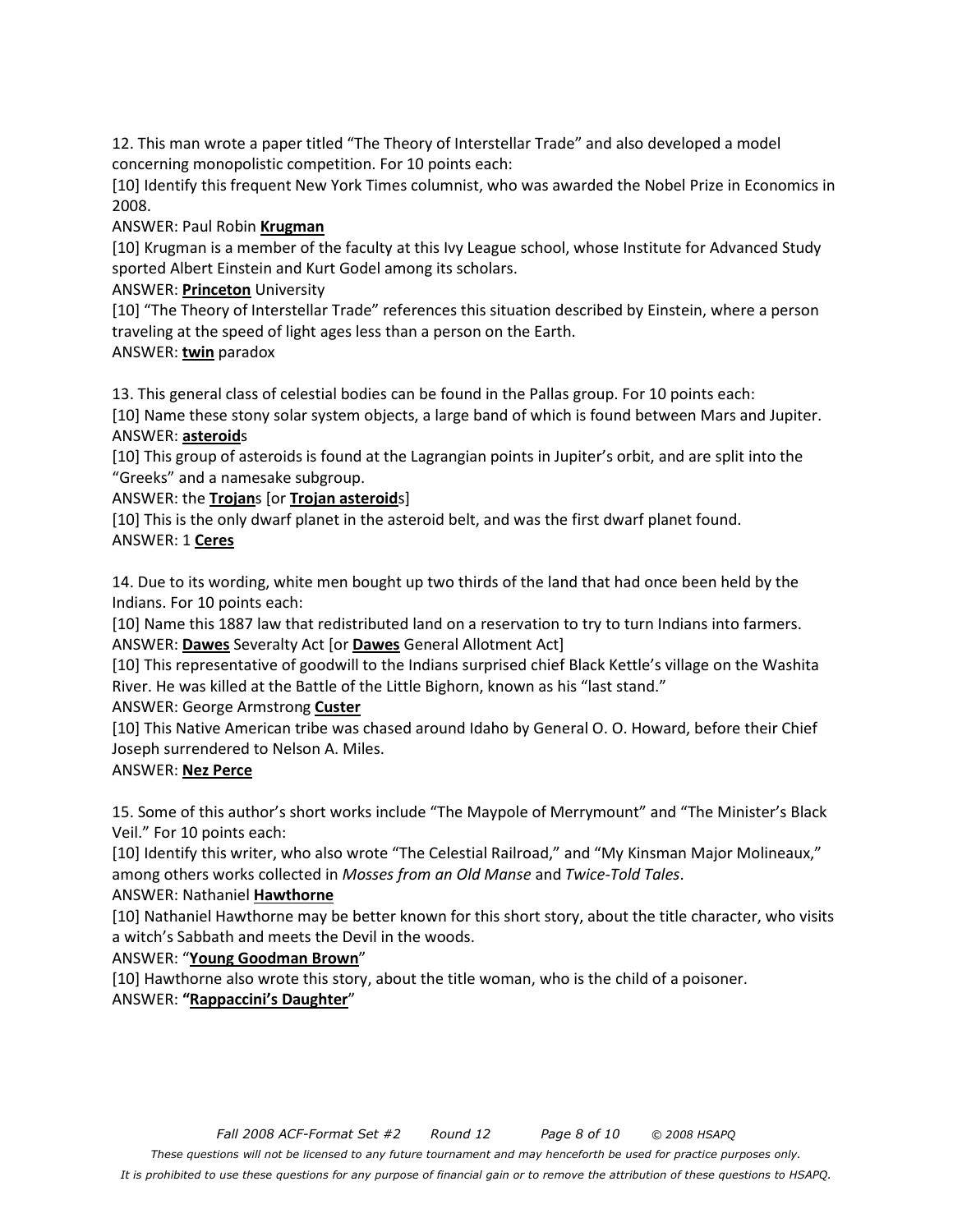16. The protagonist of this novel goes on a car trip while adjusting to his new employer Mr. Faraday. For 10 points each:

[10] Name this novel in which the butler Stevens reminisces about his Nazi-sympathizing boss Lord Darlington.

## ANSWER: *The Remains of the Day*

[10] This Japanese-born British author of *A Pale View of Hills* and *When We Were Orphans* wrote *The Remains of the Day*.

#### ANSWER: Kazuo **Ishiguro**

[10] In this Ishiguro novel, the human organ bank Kathy reflects on her childhood at Hailsham Boarding School with other donors.

## ANSWER: *Never Let Me Go*

17. For 10 points each, name these economists.

[10] This Chicago School leader revived monetarism in books like *Capitalism and Freedom* and *Free to Choose*.

ANSWER: Milton **Friedman**

[10] This game theorist postulated a namesake "equilibrium."

ANSWER: John Forbes **Nash**, Jr

[10] This formulator of the "liberal paradox" and practitioner of "welfare economics" posited that democracy prevents famines in his book *Collective Choice and Social Welfare.*  ANSWER: Amartya **Sen**

18. The title condition arises when the protagonist stares at the roots of a chestnut tree. For 10 points each:

[10] Name this philosophical novel about Antoine Roquentin.

ANSWER: *Nausea* [or *La Nausee*]

[10] In this play, Garcon, Inès, and Estelle are trapped in a room with Second Empire furniture, where their conversation leads Garcin to exclaim "Hell is other people!"

## ANSWER: *No Exit* [or *Huis Clos*]

[10] Both *Nausea* and *No Exit* were written by this French author, who also wrote about the concept of "bad faith" in *Being and Nothingness*.

## ANSWER: Jean-Paul **Sartre**

19. An opponent of the policies of Pasquale Paoli, this man was forced to leave for France for his involvement wth the Corsican Jacobins. For 10 points each:

[10] Name this man who used a "whiff of grapeshot" to shoot down rebels in the coup of 13 Vendemiaire and who concluded the Treaty of Campo Formio with Austria.

## ANSWER: **Napoleon I** [or Napoleon **Bonaparte**; prompt on **Napoleon**]

[10] Napoleon defeated the combined Austrian and Russian forces in this December 2, 1805 battle that forced Austria to sign the Treaty of Pressburg.

## ANSWER: **Austerlitz** [or Battle of the **Three Emperors**]

[10] In this climactic battle of September 7, 1812, Napoleon defeated the forces of General Kutuzov west of Moscow.

ANSWER: **Borodino**

*These questions will not be licensed to any future tournament and may henceforth be used for practice purposes only.* 

*It is prohibited to use these questions for any purpose of financial gain or to remove the attribution of these questions to HSAPQ.*